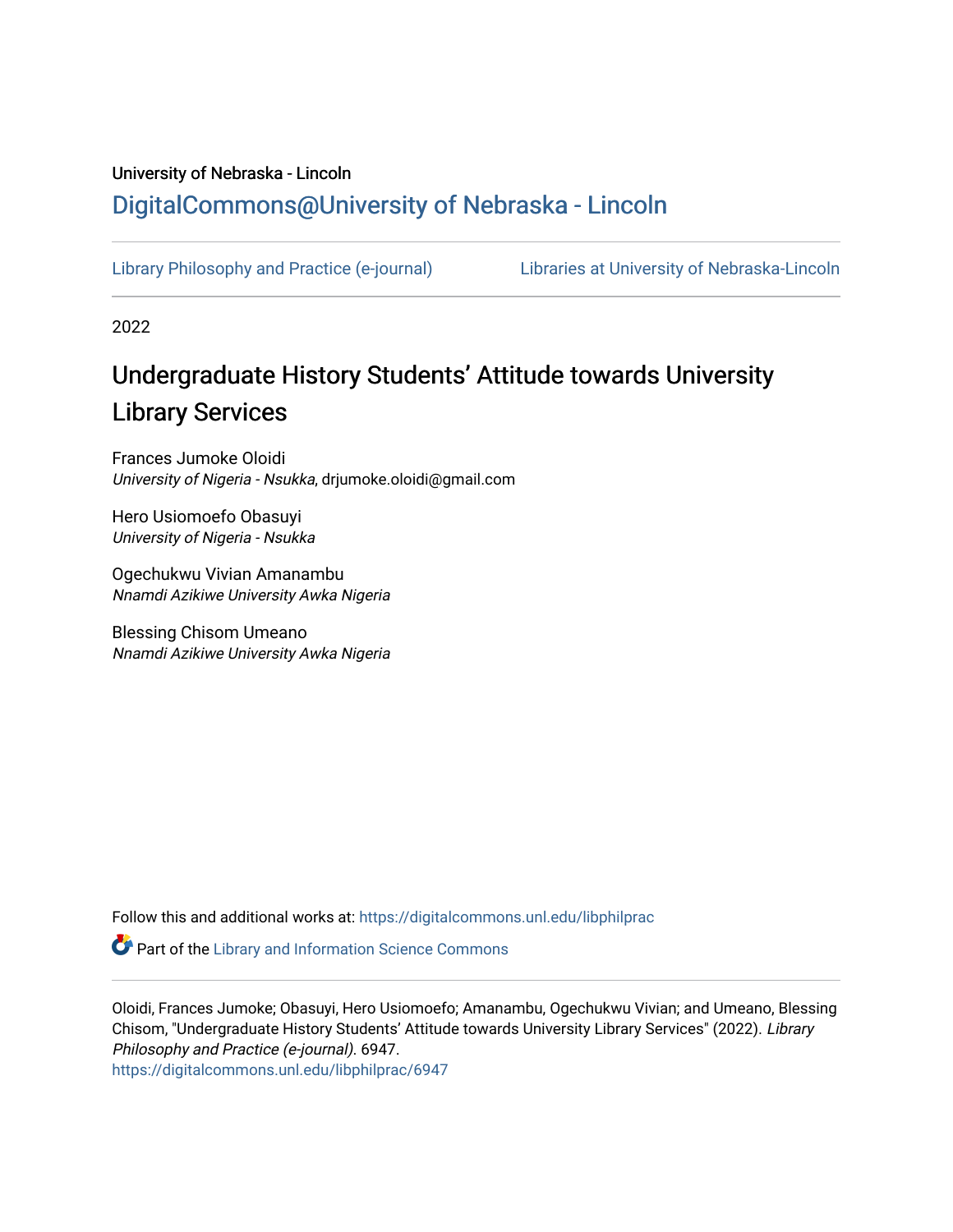#### **Undergraduate History Students' Attitude towards University Library Services**

Frances Jumoke Oloidi<sup>1</sup>, Hero Usiomoefo Obasuyi<sup>1</sup>, Ogechukwu Vivian Amanambu<sup>2</sup>,

Blessing Chisom Umeano<sup>2</sup>

<sup>1</sup>Department of History and International Studies, University of Nigeria, Nsukka

<sup>2</sup>Nnamdi Azikiwe University, Awka, Nigeria

**Corresponding author:** Hero Usiomoefo Obasuyi, Department of History and International Studies, University of Nigeria, Nsukka (E-mail: hero.obasuyi@unn.edu.ng)

#### **Abstract**

In institutions of higher learning, the library is at the forefront of information generation, acquisition, processing, organization, and dissemination. The services provided by the library contribute to staff, students, and institutional development. University library services serve as learning catalysts. Therefore, this study aimed to investigate undergraduate history students' attitude towards university library services. A survey design was used for the study. A sample size of three hundred (300) undergraduate history students were conveniently selected. The data were analyzed using mean, standard deviation, and f-test. The findings showed that undergraduate history students' attitude towards university library services was positive. The undergraduate history students demonstrated a favorable attitude towards their university library's registration, lending, and card renewal/replacement services. Also, the finding showed that there are no significant differences among undergraduate history students in attitude towards registration, lending, and card renewal/ replacement services by level of study. It is recommended that the library enlightenment program should be targeted to further inform the students about library innovations that may come up from time to time. Research on postgraduate history students' attitudes toward library services using both quantitative and qualitative data should be explored.

*Keywords:* Attitude, University library services, Undergraduate history students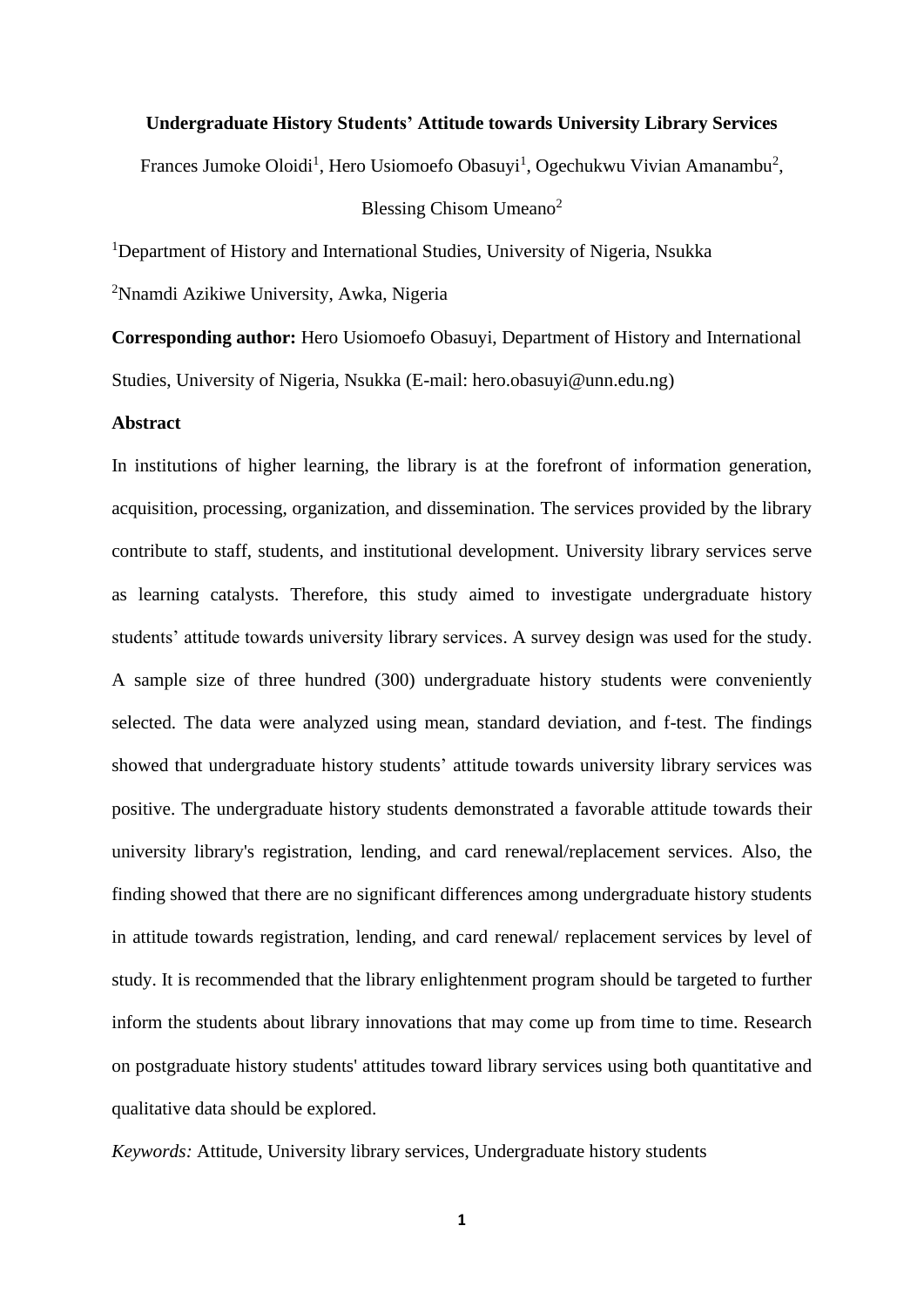#### **Introduction**

During the previous two decades, the global economy has become increasingly globalized and knowledge-driven. Higher education has continued to grow rapidly, and it has been acknowledged as a critical component of economic development (Healey, 2008). The library is essential for teaching and research in higher education and plays a critical role. A library is a well-organized collection of published books, reading materials, audio-visual resources, and the services of employees who can deliver and interpret these items to satisfy users' information, research, educational, or recreational needs (UNESCO, 1976). In institutions, communities, and society, libraries are at the forefront of information generation, acquisition, processing, organization, and dissemination. The services provided by libraries contribute to personal development, organizational development, and national development (Nwalo, 2002). Libraries and information services of all kinds serve as learning catalysts. According to Librarianship Studies and Information Technology (LSIT) (2020), registration, lending, and card renewal/replacement are some of the library services. First-time library users can take advantage of the registration services. Students are enrolled at the start of each academic year, pending receipt of confirmed student information from the University's Academic division and the submission of an application form. All bonafide university students are required to register with the library, where they will be issued a library or borrowers' card. As previously said, the university library's lending program is possibly its most essential service. It is essentially a social service in which library customers can access library materials at their leisure for reading or consultation. Apart from books, the library's other resources that can be borrowed include audiocassettes, videotapes, and projectors.

Lending out library items is believed to be particularly important in promoting equal and fair access to library assets. The university library's card renewal/replacement service is very significant. The library card, as previously stated, allows students to borrow books for a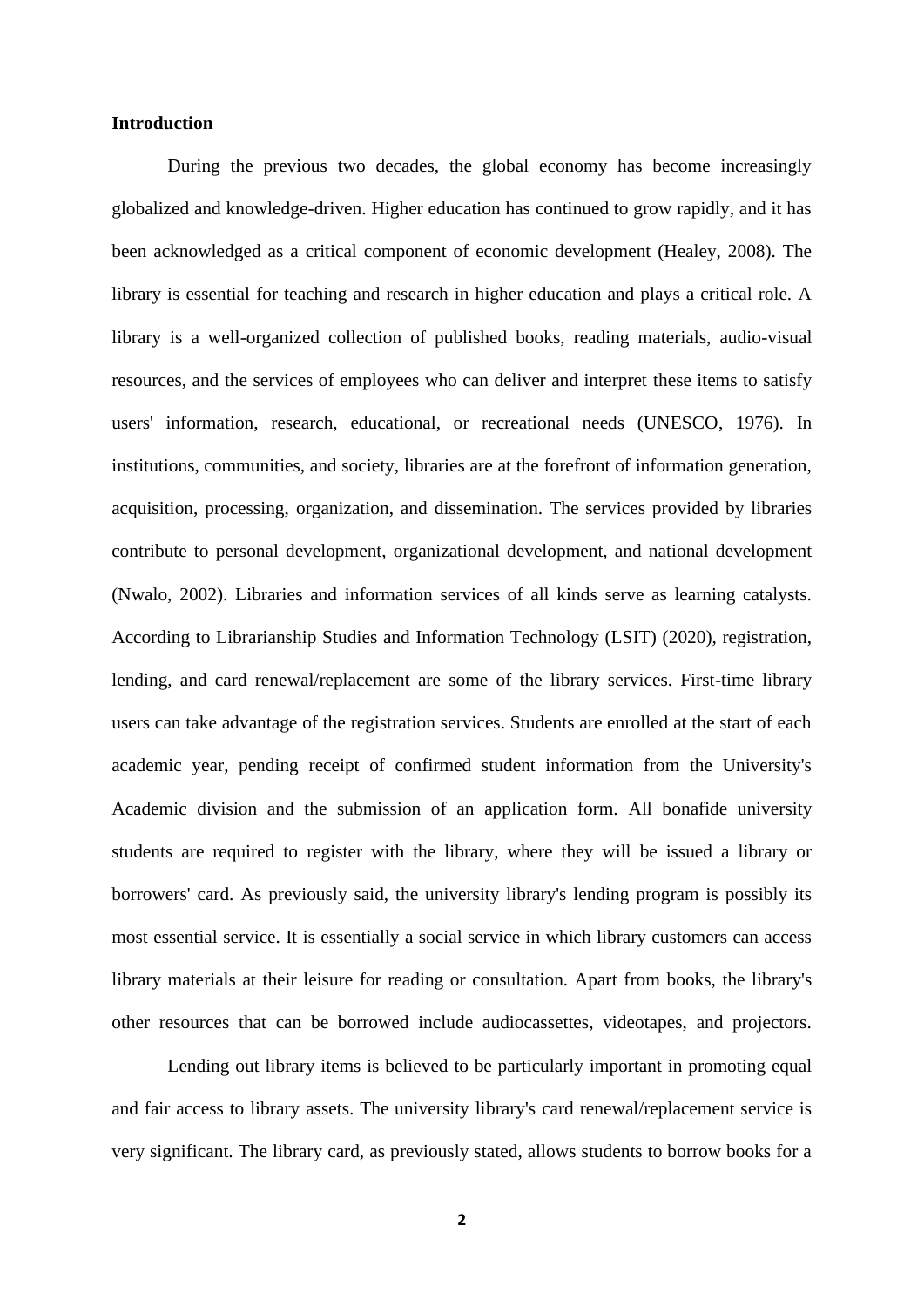set amount of time and is renewed every session; however, students can no longer utilize their library cards at the end of their course or when they are withdrawn or expelled from the university (Onah et al., 2021). Students may also face the problem of a damaged or missing library card, forcing them to seek card renewal or replacement services. The library, according to Oyewumi et al., (2014) is the total means available and organized for the public, an organization, or an individual to assist learning, teaching, and research. An academic library is the heart of academic life in the educational system. Academic libraries have been regarded as the beating heart of the learning community, giving a space for students and lecturers to do research and learn more. Since university libraries are an intrinsic part of the higher education system, they should provide support services for official instructional programs and research and knowledge generating facilities. All educational institutions' libraries are at the heart of academic achievement. They provide the essential information resources for the institution's teaching, learning, and research responsibilities to continue (Okiy, 2005). Furthermore, the purpose of any library, whether public, special, academic, or school, is to provide users with access to accessible resources and maximize their utilization (Hameed, 2004). The provision of efficient and effective library services, according to Hameed (2004) is one way to achieve a high degree of patronage of the library by users. However, the greatest influence of library resources and services is felt when the librarian's range of expertise is only useful to the users because of the librarian's adequacy and relevance in completing a purpose. In order to properly serve library users, librarians must always maximize resources to handle the avalanche of information that comes into the library (Ibidapo, 2001). Even though most African higher education libraries are inadequate compared to their counterparts in the developed world, African students have yet to take full advantage of the available library services. Gardner and Eng (2005) found that undergraduate students had high expectations from their university library on what students desire and the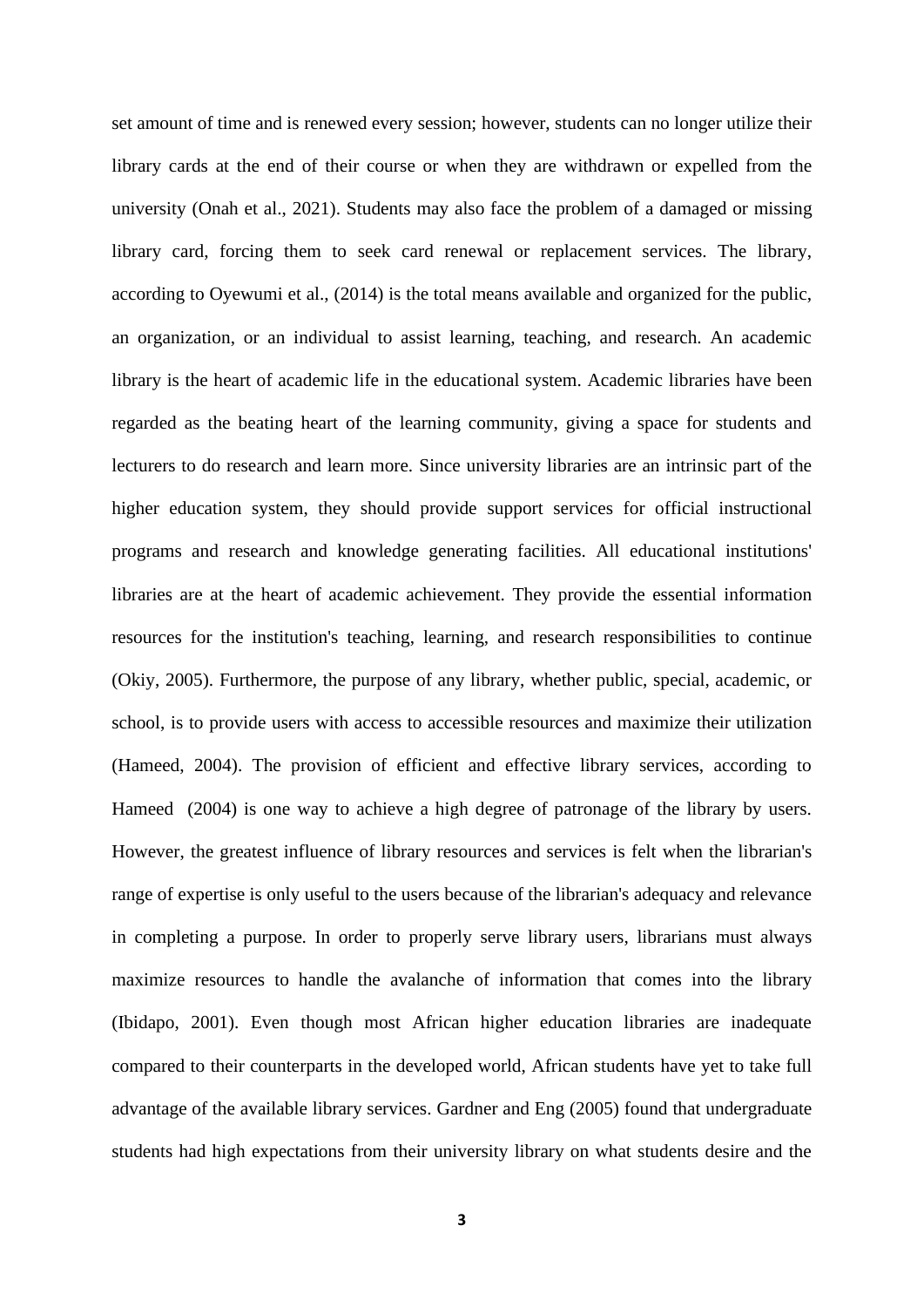changing functions of the academic library. These expectations have significantly impacted their attitude towards university library services. Because university libraries are such an important part of the educational system, how they are viewed significantly impacts their continued existence and value to users. Attitude is a psychological construct, a mental and emotional phenomenon that resides in or characterizes a person (Richard, 2016). They are complicated and a result of life experiences. According to prominent psychologist Gordon (1935), this hidden psychological construct is the most distinctive and fundamental notion in contemporary social psychology.

Attitude is an evaluation of an object that ranges from severely negative to extremely favorable (Wood, 2000). A set of feelings, beliefs and behaviors toward a certain object, person, thing, or event is referred to as an attitude in psychology. Attitudes are frequently formed due to personal experience or upbringing, and they can have a significant impact on behavior. While attitudes are enduring, they can also change (Kendra, 2021). According to Henderson et al. (2017), students were bewildered by their failure to find relevant material during online searches, which contributed to the development of negative attitudes about online databases. Furthermore, students were frequently prevented from using online library resources due to slow internet connections (Bagarukayo and Kalema 2015).

Furthermore, in his study of university students' attitudes regarding library users', Abraham (2016) found that students had positive attitudes toward library users'. Similarly, Rajagopal and Chinnasamy (2012) found increased interest in electronic information resources among engineering users in a study performed on users' attitudes and approaches to e-resources and services in academic libraries. Attitudes significantly predict technology use and adoption (Rodgers and Chen, 2002). While attitudes are not directly visible, they can be deduced from reactions that demonstrate some state or disposition (Eagly and Chaiken, 1993). Researchers believe that attitudes are developed through a cognitive learning process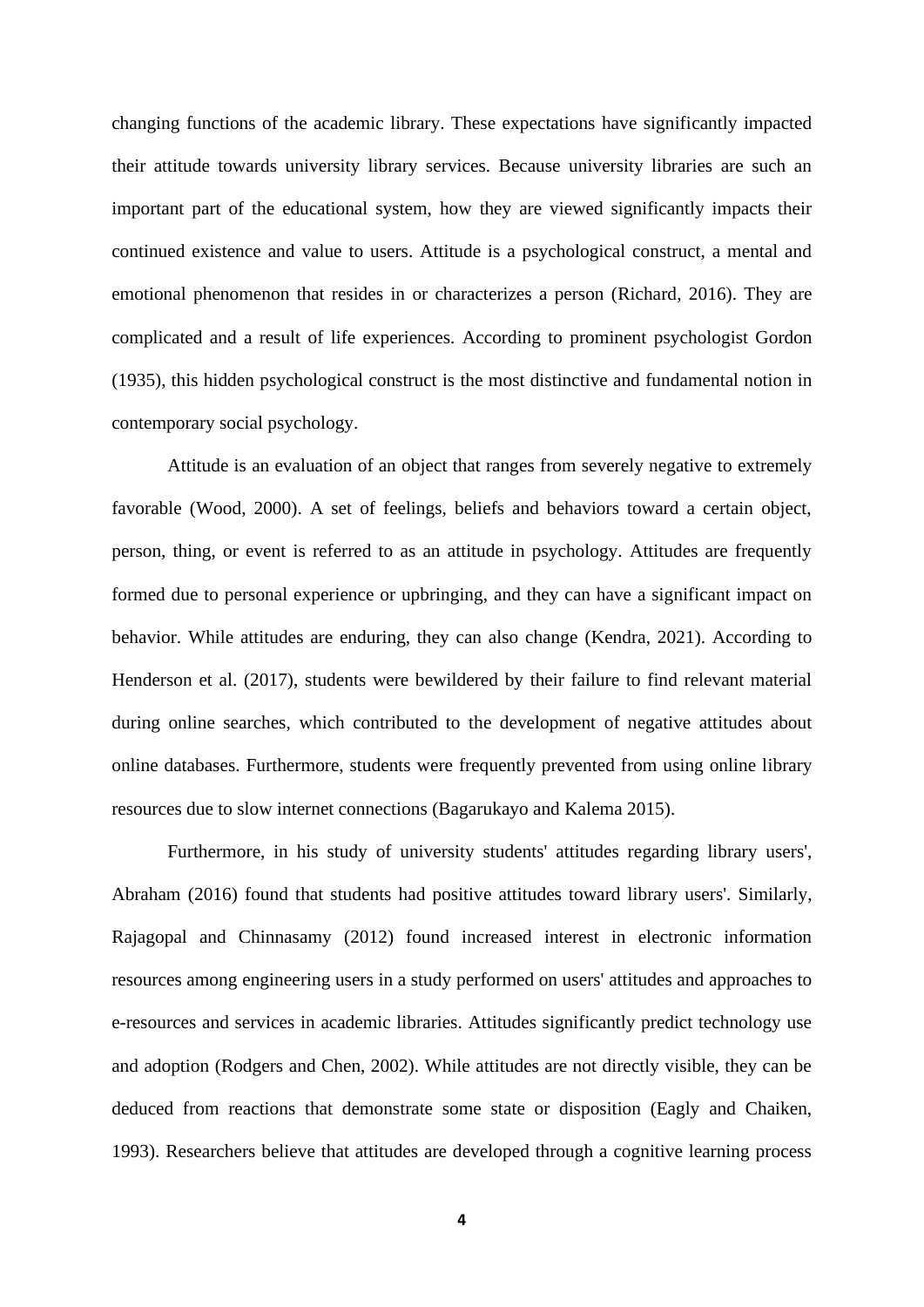in which one gathers knowledge before forming beliefs. The information is gained through experiences with the object, such as the library (Eagly and Chaiken, 1993). Because of the library's heavy utilization, it's safe to presume that undergraduate students have had a lot of experience in the library and have formed attitude about how it can be used for instructional purposes. Based on the foregoing, undergraduate history students' attitudes toward university library services may influence how and when they use the library services and materials available to them. Undergraduate history students are tertiary students engaged in a four-year history program with the goal of earning a Bachelor of Arts (B.A) in history and international studies. By providing students with a deep and wide grounding in history, the Department of History hopes to contribute to building an informed and concerned citizenry in various Nigerian, African, and global historical contexts. providing students with a sound understanding of their heritage and assisting them in developing an intelligible understanding of their heritage, educating students in historical movements and issues of international global importance to enable them to acquire a better understanding of the world and thus promote world peace, providing students with a sound understanding of their heritage and assisting them in developing an intelligible understanding of their heritage Students in the departments are also required to perform supervised research projects that teach them the principles of historical research (Nnamdi Azikiwe University, 2022). Higher education's fast expansion aided the establishment of institutions and their libraries. Universities' libraries were among the first academic divisions to be founded. When students are given assignments, one could question why most of them rarely go to the library. Is it due to academic indolence, inadequate university library services, a lack of library culture, or simply ignorance? However, it's unfortunate because students who do not grasp the need to go to the university library to study have plenty of time to watch regular video flicks, plays, and sports entertainment. However, there is a shortage of empirical research on the attitude of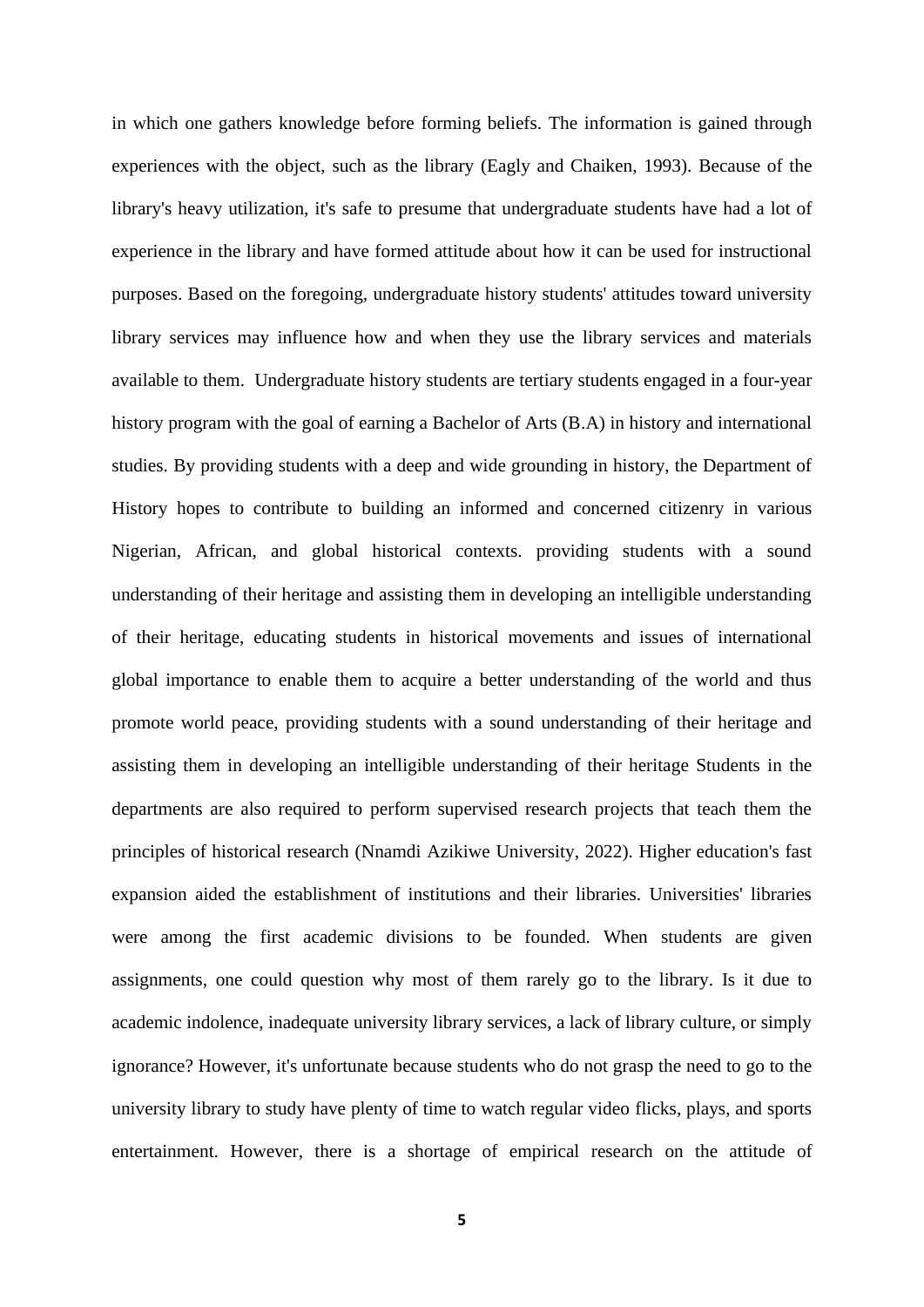undergraduate history students regarding university library services. In light of the foregoing, this study aims to look into the attitude of undergraduate history students towards university library services.

#### **Purpose of the study**

The study aimed to find out undergraduate history students' attitude towards university library services. Specifically the study seeks to

- 1. Find out the attitude of undergraduate history students' towards registration services offered by the university library.
- 2. Find out the attitude of undergraduate history students' towards lending services offered by the university library.
- 3. Find out the attitude of undergraduate history students' towards card renewal/ replacement services offered by the university library.

## **Research questions**

The following research questions guided the study.

- 1. What is the attitude of undergraduate history students' towards registration services offered by the university library
- 2. What is the attitude of undergraduate history students' towards lending services offered by the university library
- 3. What is the attitude of undergraduate history students' towards card renewal/ replacement services offered by the university library

#### **Hypothesis**

Ho1: There are no significant differences among undergraduate history students in attitude towards registration, lending and card renewal/ replacement services by level of study.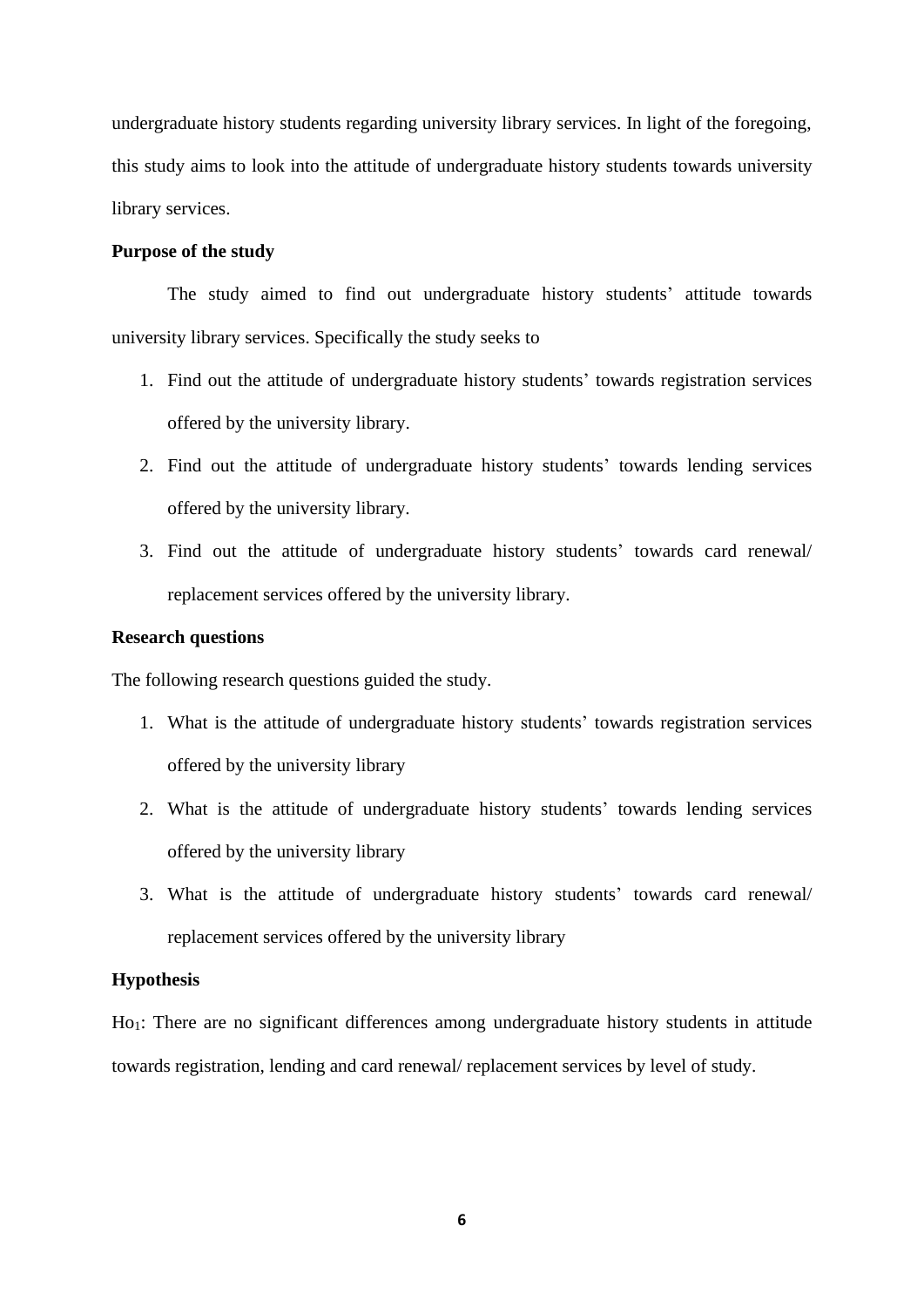#### **Research Method**

For this investigation, a survey design was used. The sample for this study consisted of 300 undergraduate history students who were conveniently chosen from second, third and final years of study. The study questionnaire, titled Students' Attitudes toward University Library Services (SATULS), developed by the researchers, was used for data collection. The questionnaire is a five-point Likert scale, ranging from strongly disagree (1) to strongly agree (5). The questions were derived from Oyewumi et al. (2014), Namugera (2014), Onuoha et al. (2013), and Onah et al. (2021) respectively. Experts validated the instrument, and suggestions and corrections were made during the final development of the instrument. Cronbach alpha was used to assess the instrument's reliability, giving a score of 0.78. Before responding to the items on the scales, the undergraduate history students were asked to provide informed consent. The data was then examined using applicable statistical tests in the Statistical Package for the Social Science, such as mean, standard deviation, and f-test, with a.05 level of significance.

#### **Results**

**RQ1:** What is the attitude of undergraduate history students towards registration services offered by the university library?

**Table 1:** Mean and Standard Deviation on the attitude of undergraduate history students towards registration services

| N   | Mean | <b>Std. Deviation</b> | Std. Error of | <b>Skewness</b> | Kurtosis |  |
|-----|------|-----------------------|---------------|-----------------|----------|--|
|     |      |                       | Mean          |                 |          |  |
| 300 | 3.11 | .403                  | .023          | $-.093$         | $-1.967$ |  |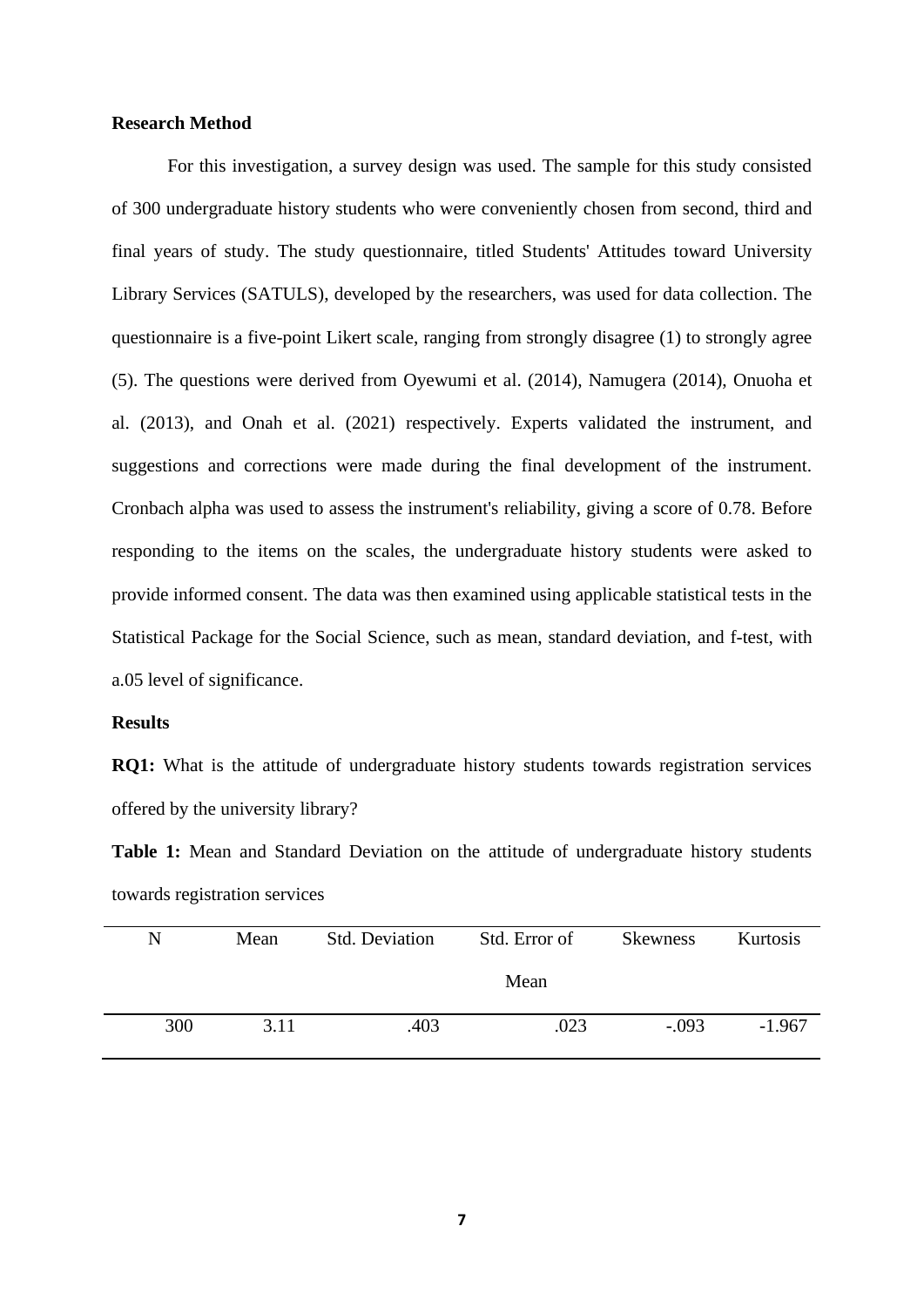Table 1 show that the mean responses of undergraduate history students' was 3.11 with standard deviation score of .403. This suggests a positive attitude of undergraduate history students' towards registration services offered by the university library.

**RQ2:** What is the attitude of undergraduate history students' towards lending services offered by the university library?

**Table 2:** Mean and Standard Deviation on attitude of undergraduate history students' towards lending services offered by the university library

| N   | Mean | <b>Std. Deviation</b> | Std. Error of | Kurtosis |          |
|-----|------|-----------------------|---------------|----------|----------|
|     |      |                       | Mean          |          |          |
| 300 | 3.12 | .403                  | .023          | $-.103$  | $-1.973$ |

Results in Table 2 shows the mean attitude scores of undergraduate history students' towards lending services offered by the university library, found to be 3.12 with standard deviation score of .403. This indicates a positive attitude towards lending services offered by the university library.

**RQ3:** What is the attitude of undergraduate history students' towards card renewal/ replacement services offered by the university library?

**Table 3:** Mean and Standard Deviation on attitude of undergraduate history students' towards card renewal/replacement services offered by the university library

| N   | Mean | <b>Std. Deviation</b> | Std. Error of | <b>Skewness</b> | Kurtosis |
|-----|------|-----------------------|---------------|-----------------|----------|
|     |      |                       | Mean          |                 |          |
| 300 | 3.09 | .405                  | .0234         | $-.004$         | $-1.983$ |

Results in Table 3 shows the mean attitude scores of undergraduate history students' towards card renewal/replacement services offered by the university library, found to be 3.09 with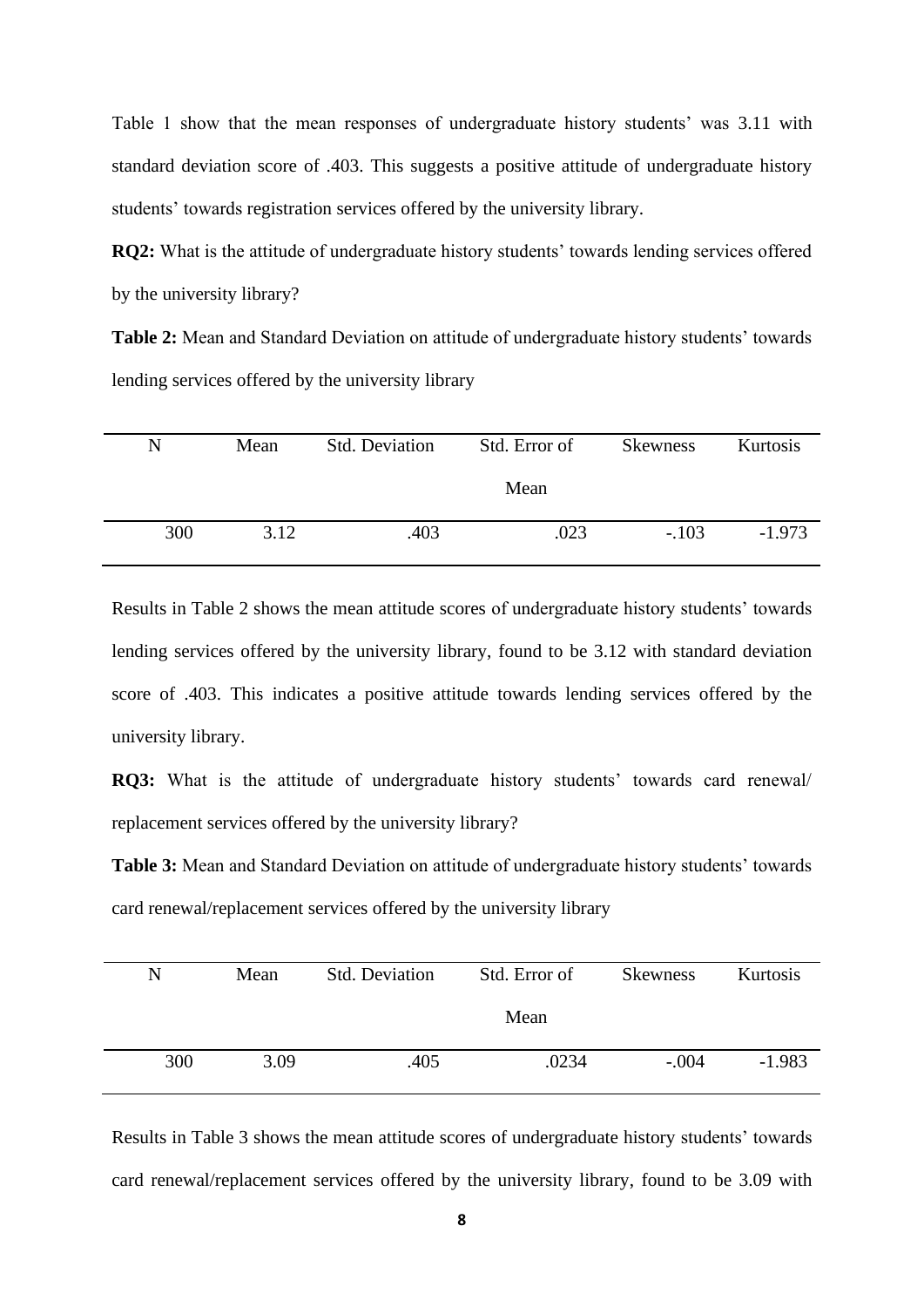standard deviation score of .405. This indicates a positive attitude towards card renewal/replacement services provided by the university library.

**Ho1:** There are no significant differences among second, third, and final year undergraduate history students in attitude towards registration, lending, and card renewal/ replacement services offered by the university library.

Table 4: F-test on significant differences among undergraduate history students in attitude towards registration, lending, and card renewal/ replacement services by level of study.

|                       |                      |            | Sum of | df             | Mean   | $\mathbf F$ | Sig. |
|-----------------------|----------------------|------------|--------|----------------|--------|-------------|------|
|                       |                      |            | Square |                | Square |             |      |
|                       |                      |            | S      |                |        |             |      |
| Registration          | <b>Between</b>       | (Combined) | .120   | $\overline{2}$ | .060   | .367        | .693 |
| services * Level      | Groups               |            |        |                |        |             |      |
| of Study              | <b>Within Groups</b> |            | 48.572 | 297            | .164   |             |      |
|                       | Total                |            | 48.692 | 299            |        |             |      |
| Lending               | <b>Between</b>       | (Combined) | .083   | $\overline{2}$ | .041   | .254        | .776 |
| Services <sup>*</sup> | Groups               |            |        |                |        |             |      |
| Level of Study        | <b>Within Groups</b> |            | 48.527 | 297            | .163   |             |      |
|                       | Total                |            | 48.610 | 299            |        |             |      |
| Card                  | <b>Between</b>       | (Combined) | .045   | $\overline{2}$ | .023   | .136        | .872 |
| Renewal/Replac        | Groups               |            |        |                |        |             |      |
| ement Services        | <b>Within Groups</b> |            | 48.986 | 297            | .165   |             |      |
| * Level of            | Total                |            | 49.031 | 299            |        |             |      |
| Study                 |                      |            |        |                |        |             |      |

Results off-test in Table 4 showed that there are no significant differences among undergraduate history students in attitude towards registration (*p*=.693), lending (*p*=.776), and card renewal/ replacement services (*p*=.872) by the level of study. As a result, the null hypothesis that there are no significant differences among undergraduate history students in attitude towards registration, lending, and card renewal/ replacement services by level of study was not rejected.

### **Discussion**

The attitude of undergraduate history students toward university library services was investigated in this study. According to the findings, undergraduate history students have a favorable attitude toward university library services. The findings show that undergraduate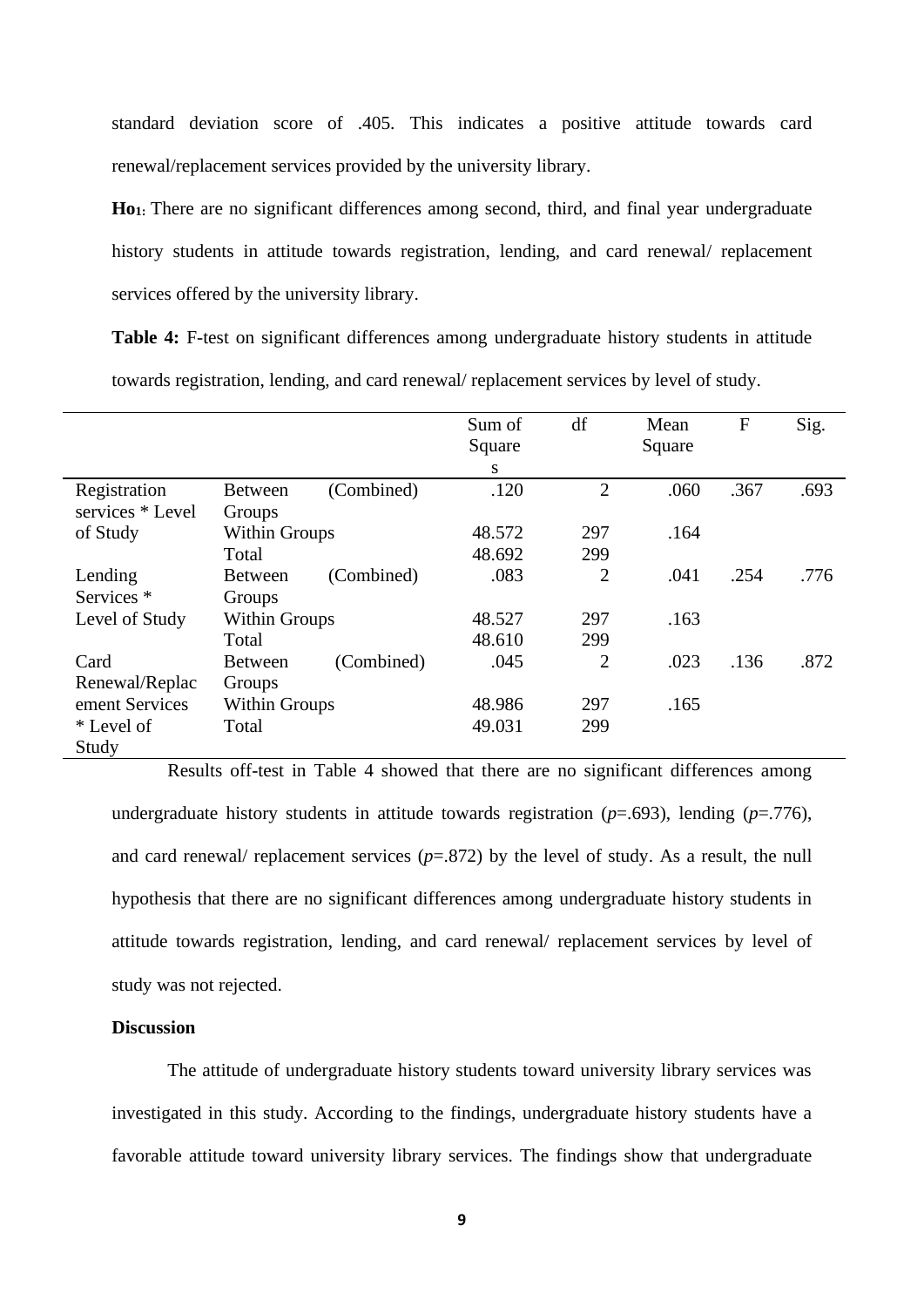history students had a favorable attitude towards the university library's registration, lending, and card renewal/replacement services. The finding showed that there are no significant differences among undergraduate history students in attitude towards registration, lending, and card renewal/ replacement services by level of study. The study is in consonant with Adeniran (2011), who revealed that users will always be motivated to register with the library when the library staff's quality of services helps to satisfy their requirements.

Additionally, students are frequently prompted to renew or replace their library cards. This finding backs with the conclusions from Okhawere et al. (2017), who discovered that university undergraduate students have a positive attitude toward library resources. Furthermore, the findings support Alokluk's (2020) conclusions that students at the learning institution have a good attitude toward using library resources. The study results agree with those of Usman et al. (2017), who found that students had a positive attitude toward using the college library, particularly around exams. Similarly, the findings are consistent with Tiemo and Ateboh's (2016) study, which found that students were satisfied with the library's lending services.

Furthermore, Adeniran (2011) discovered that satisfaction is related to a library's employees and services quality. This means that student satisfaction with services in libraries that are well-stocked, have well-organized materials, and are staffed by knowledgeable and courteous employees will be much greater than in libraries with less qualified and unfriendly staff. The findings contrast those of Ukachi et al. (2014), who claimed that due to negative attitudes toward electronic resources, the use of electronic information resources was low in institutions of higher learning. This study is limited to only undergraduate history students. Finally, only quantitative information was used. More research could be done with a bigger sample size to confirm the scope of students' attitudes regarding university library services.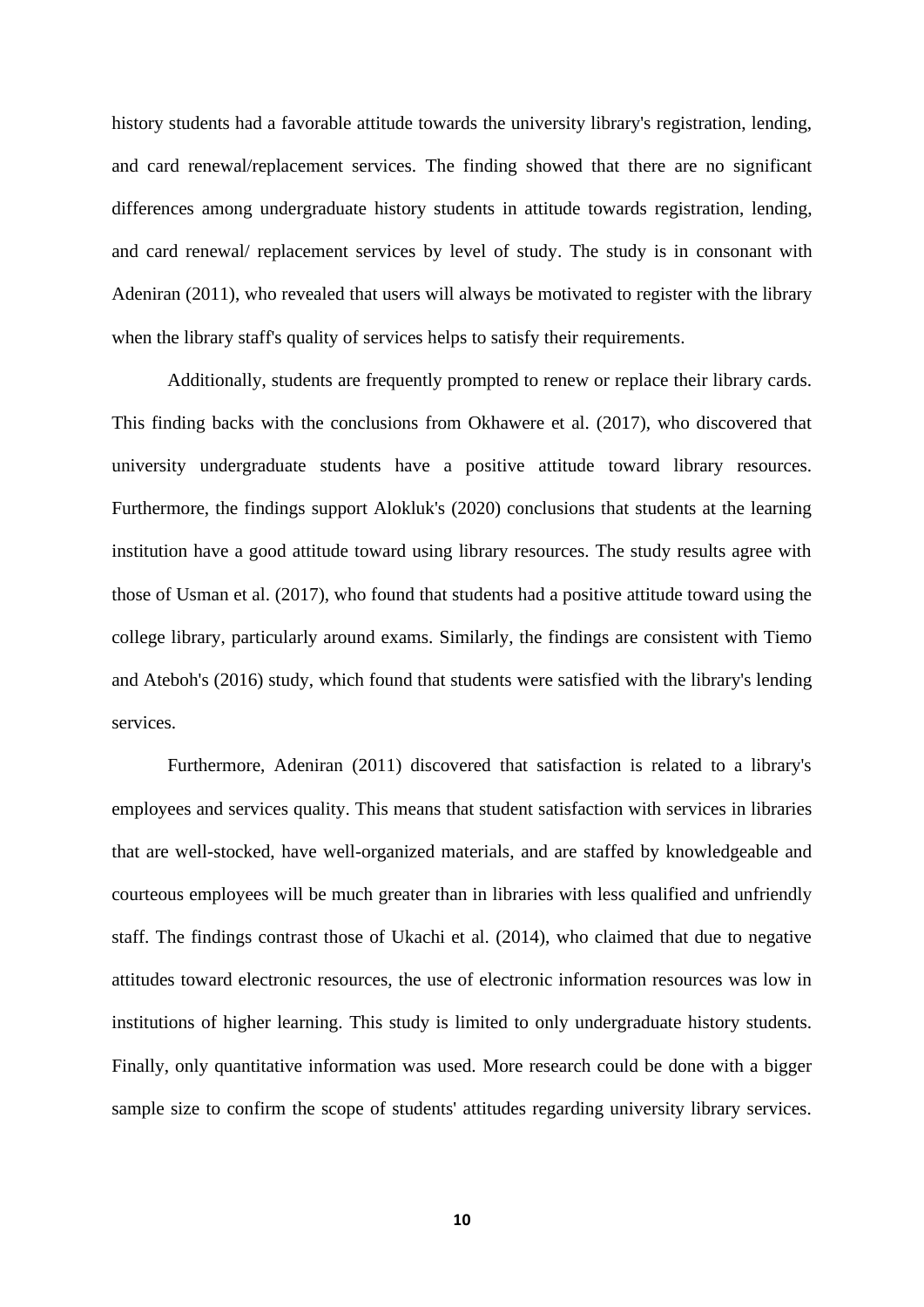Research on postgraduate history students' attitudes toward library services using quantitative and qualitative data should be explored.

#### **Conclusion**

According to the findings of this study, the undergraduate history students demonstrated a favorable attitude towards the university library services such as registration services, lending services, and card renewal/ replacement services. The finding showed that there are no significant differences among undergraduate history students in attitude towards registration, lending, and card renewal/ replacement services by level of study. More research could be done with a bigger sample size to confirm the scope of students' attitudes regarding university library services. Research on postgraduate history students' attitudes toward library services using quantitative and qualitative data should be explored.

#### **References**

- Abraham E.A & Ozioko R.E (2016). Students' attitudes towards library user's education programme in university in Benue State. Retrieved from [http://www.ajol.info.](http://www.ajol.info/)
- Adeniran, P. (2011). User satisfaction with academic libraries services: Academic staff and students perspectives. *International Journal of Library and Information Science, Redeemer's University*, 3(10), 209-216.
- Gordon, A (1935). Attitudes, in a handbook of social psychology, ed. C. Murchison. Worcester, MA: Clark University Press, 789–844.
- Alokluk, J.(2020).Attitude of students towards the use of library facilities: A Case Study. *International Journal of Humanities Social Sciences and Education* (IJHSSE), 7, (1), 24-36.
- Bagarukayo, E & Kalema, B (2015). Evaluation of e-learning usage in South African universities: A critical review. *International Journal of Education and Development using ICT*, 11(2),168-183.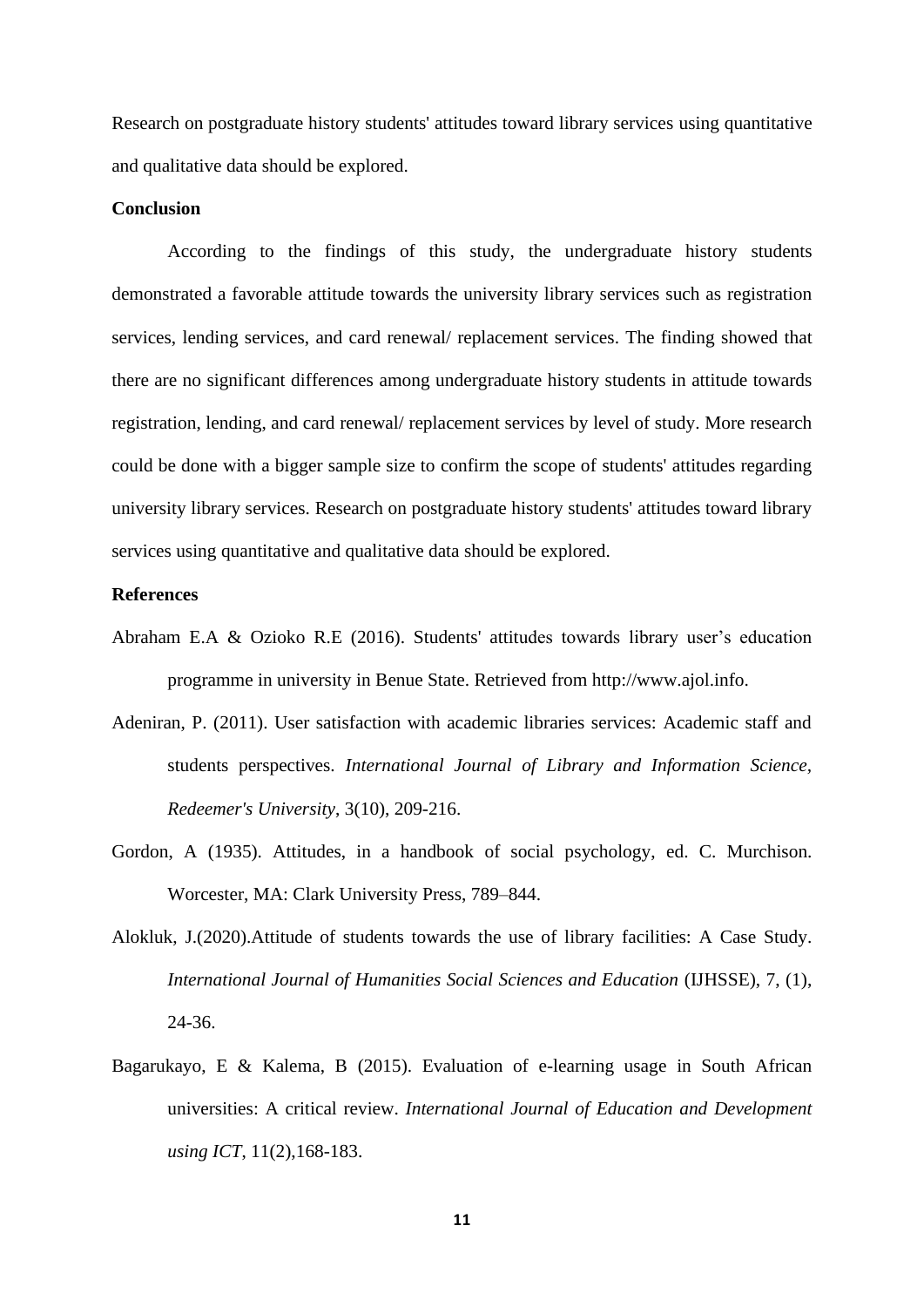- Eagly, A.H and Chaiken, S. (1993).The psychology of attitudes. Orlando, FL: Harcourt Brace Jovanovich, Inc.
- Gardner, S., & Eng, S. (2005). What students want: Generation Y and the changing function of the academic library. *Libraries and the Academy*, 5(3), 405-420.
- Hameed, A. B. (2004). Statistical record and its relevance in library management: the case of Polytechnic, Ibadan. *Nigerian Library and Information Science Review*, 22(2), 63-76.
- Healey, N. M. (2008). Is higher education in really 'internationalising'?. Higher *Education*, 55(3), 333-355.
- Henderson, M., Selwyn, N & Aston, R. (2017).What works and why? Student perceptions of useful digital technology in university teaching and learning. *Studies in Higher Education*, 42,(8),1567-1579.
- Ibidapo, O. (2001). Computer application to libraries. In: A compendium of papers presented at the 39th NLA Annual Conference AGM held at Owerri.
- Kendra, C. (2021). Attitudes and behavior in psychology. Retrieved from [https://www.verywellmind.com/attitudes-how-they-form-change-shape-behavior-](https://www.verywellmind.com/attitudes-how-they-form-change-shape-behavior-2795897)[2795897](https://www.verywellmind.com/attitudes-how-they-form-change-shape-behavior-2795897)
- Librarianship Studies and Information Technology (2020). Library circulation. Retrieved from<https://www.librarianshipstudies.com/2015/06/library-circulation.html?m=1>
- Namugera, L. (2014). Users' awareness, perceptions and usage of Makerere library services in the main and selected branch libraries, *Qualitative and Quantitative Methods in Libraries* (QQML) 3, 741 –758.
- Nnamdi Azikiwe University (2022).About history departments. Retrieved from https://www. archives.unizik.edu.ng/.../Niemi\_%202007.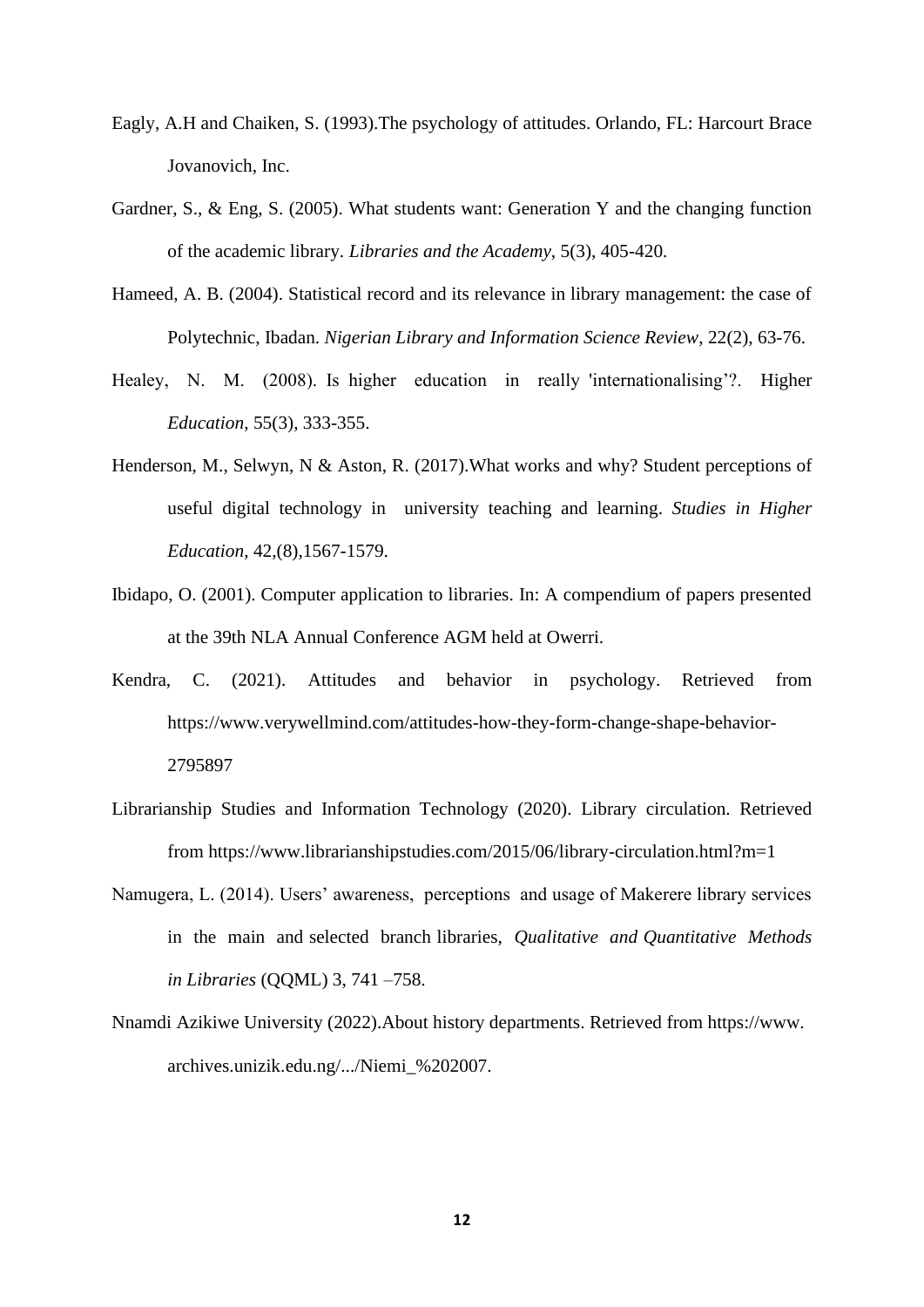- Nwalo, I.N. (2002). Measures of library effectiveness in Nigerian Polytechnic libraries with emphasis on user satisfaction. Unpublished doctoral dissertation, University of Ibadan.
- Okhawere, N.E., Isibor, O.F. & Otoghile N.S. (2017). Undergraduate students' perception and attitude towards library services in Nigerian Universities. *Research Journal of Financial Sustainability Reporting*, 2(1), 208-218.
- Okiy, R. B. (2005). Using libraries in Nigeria as tools for education and national development in the 21st century. Retrieved from<http://www.lib.org/articles/21/13pdf>
- Onah, J., Ugwueke, P., Otu, M.S., Eseadi, C., & Onyechi, K.C.N. (2021). Extent of Student-Counsellors' Satisfaction with Library Services offered at the University of Nigeria, Nsukka. *Library Philosophy and Practice*, 6262.
- Onuoha, U. D., Omokoje, A. & Bamidele, I. A. (2013). Assessing service effectiveness and satisfaction with library services at Babcock University, Nigeria. *Information and Knowledge Management*, 3(9), 65-77.
- Oyewumi, O., Oladapo, Y. O. & Adegun, A. (2014). Users perception And library patronage among postgraduate students: A case study of Ladoke Akintola University of Technology. *International Journal of Research in Humanities, Arts and Literature*, 2(10), 56-64.
- Rajagopal, V., & Chinnasamy, K. (2012). Users' attitudes and approaches towards E-Resources and services in academic libraries of Puducherry Union Territory : A study. *Journal of Advances in Library and Information Science*,1(4), 149-152.
- Richard M. Perloff, (2016).The Dynamics of Persuasion: Communication and Attitudes in the Twenty-First Century, Routledge.
- Rodgers, S and Chen, Q. (2002). Post-adoption attitudes to advertising on the internet. J. Advert. Res. 42(5). Retrieved from EBSCO database